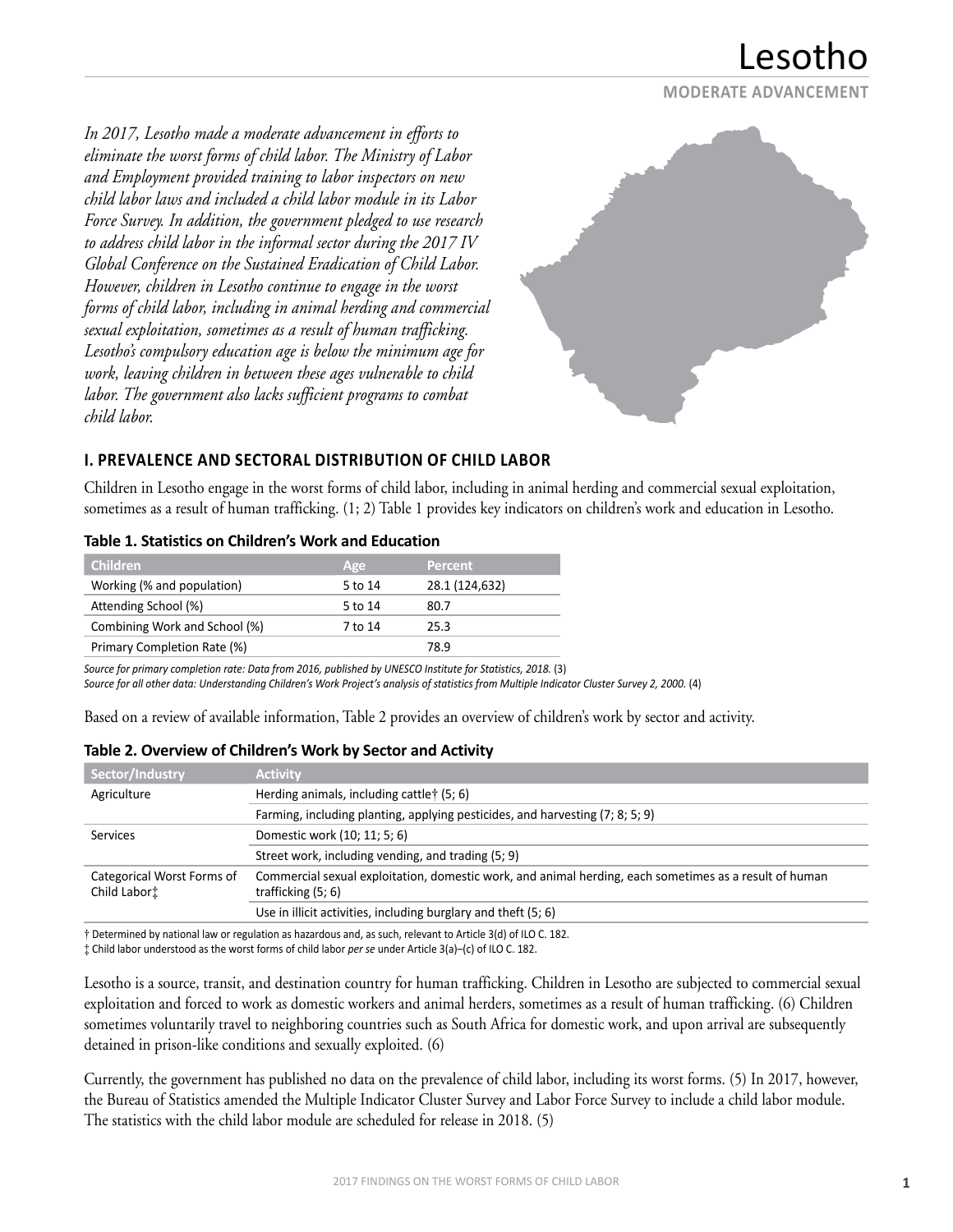**MODERATE ADVANCEMENT**

Of note, in 2017, the Lesotho Population-based HIV Impact Assessment reported that the HIV rate in adults (ages 15–59) is 25.6 percent, the second-highest HIV rate in adults worldwide. (5; 12) Many children in Lesotho become orphans due to the high rate of HIV among adults. (10; 7; 13; 14; 15) Children, mostly HIV orphans driven by poverty, migrate from rural to urban areas to engage in commercial sexual exploitation. (7; 16) Also, children with disabilities are vulnerable to the worst forms of child labor as they encounter difficulties accessing education due to ill-equipped educational facilities and untrained teachers. (17) UNICEF reported a 45 percent rate in birth registrations. NGOs confirmed that the low number of birth registrations results in children becoming stateless. (18; 19) These factors increase the vulnerability of children to the worst forms of child labor, such as human trafficking.

## **II. LEGAL FRAMEWORK FOR CHILD LABOR**

Lesotho has ratified all key international conventions concerning child labor (Table 3).

#### **Table 3. Ratification of International Conventions on Child Labor**

| ÝЗ<br>IIO<br>J<br>L<br>Ű |
|--------------------------|
|--------------------------|

|    | <b>Convention</b>                                                                          | <b>Ratification</b> |
|----|--------------------------------------------------------------------------------------------|---------------------|
| 瀷  | ILO C. 138, Minimum Age                                                                    |                     |
|    | ILO C. 182, Worst Forms of Child Labor                                                     |                     |
|    | UN CRC                                                                                     |                     |
| )) | UN CRC Optional Protocol on Armed Conflict                                                 |                     |
|    | UN CRC Optional Protocol on the Sale of Children, Child Prostitution and Child Pornography |                     |
| ₩  | Palermo Protocol on Trafficking in Persons                                                 |                     |

The government has established laws and regulations related to child labor (Table 4). However, gaps exist in Lesotho's legal framework to adequately protect children from child labor, including the compulsory education age.

#### **Table 4. Laws and Regulations on Child Labor**

| <b>Standard</b>                                                                            | <b>Meets International</b><br><b>Standards: Yes/No</b> | Age | <b>Legislation</b>                                                                                                                  |
|--------------------------------------------------------------------------------------------|--------------------------------------------------------|-----|-------------------------------------------------------------------------------------------------------------------------------------|
| Minimum Age for Work                                                                       | Yes                                                    | 15  | Article 124(1) of the Labour Code; Article 228(1) of the Children's<br>Protection and Welfare Act (20; 21)                          |
| Minimum Age for Hazardous Work                                                             | Yes                                                    | 18  | Article 125(1) of the Labour Code; Article 230(1) of the Children's<br>Protection and Welfare Act (20; 21)                          |
| <b>Identification of Hazardous</b><br>Occupations or Activities Prohibited<br>for Children | Yes                                                    |     | Articles 230(3) and 231 of the Children's Protection and Welfare<br>Act (20)                                                        |
| Prohibition of Forced Labor                                                                | Yes                                                    |     | Article 9(2) of the Constitution; Article 7(1) of the Labour Code;<br>Article 5 of the Anti-Trafficking in Persons Act (22; 21; 23) |
| Prohibition of Child Trafficking                                                           | Yes                                                    |     | Article 5 of the Anti-Trafficking in Persons Act (23)                                                                               |
| <b>Prohibition of Commercial Sexual</b><br><b>Exploitation of Children</b>                 | Yes                                                    |     | Article 77 of the Children's Protection and Welfare Act; Articles 10-14<br>of the Sexual Offenses Act (24; 20)                      |
| Prohibition of Using Children in<br><b>Illicit Activities</b>                              | Yes                                                    |     | Article 45(b) of the Children's Protection and Welfare Act (20)                                                                     |
| Prohibition of Military Recruitment                                                        |                                                        |     |                                                                                                                                     |
| <b>State Compulsory</b>                                                                    | $N/A^*$                                                |     | Article 22(o) of the Children's Protection and Welfare Act (20)                                                                     |
| State Voluntary                                                                            | Yes                                                    | 18  | Section 26 of the Lesotho Defence Force Act (25)                                                                                    |
| Non-state                                                                                  | Yes                                                    | 18  | Article 22(o) of the Children's Protection and Welfare Act (20)                                                                     |
| <b>Compulsory Education Age</b>                                                            | No                                                     | 13‡ | Article 3 of the Education Act (26)                                                                                                 |
| Free Public Education                                                                      | Yes                                                    |     | Article 3 of the Education Act; Article 22(k) of the Children's<br>Protection and Welfare Act (20; 26)                              |

\* No conscription (20)

‡ Age calculated based on available information (26)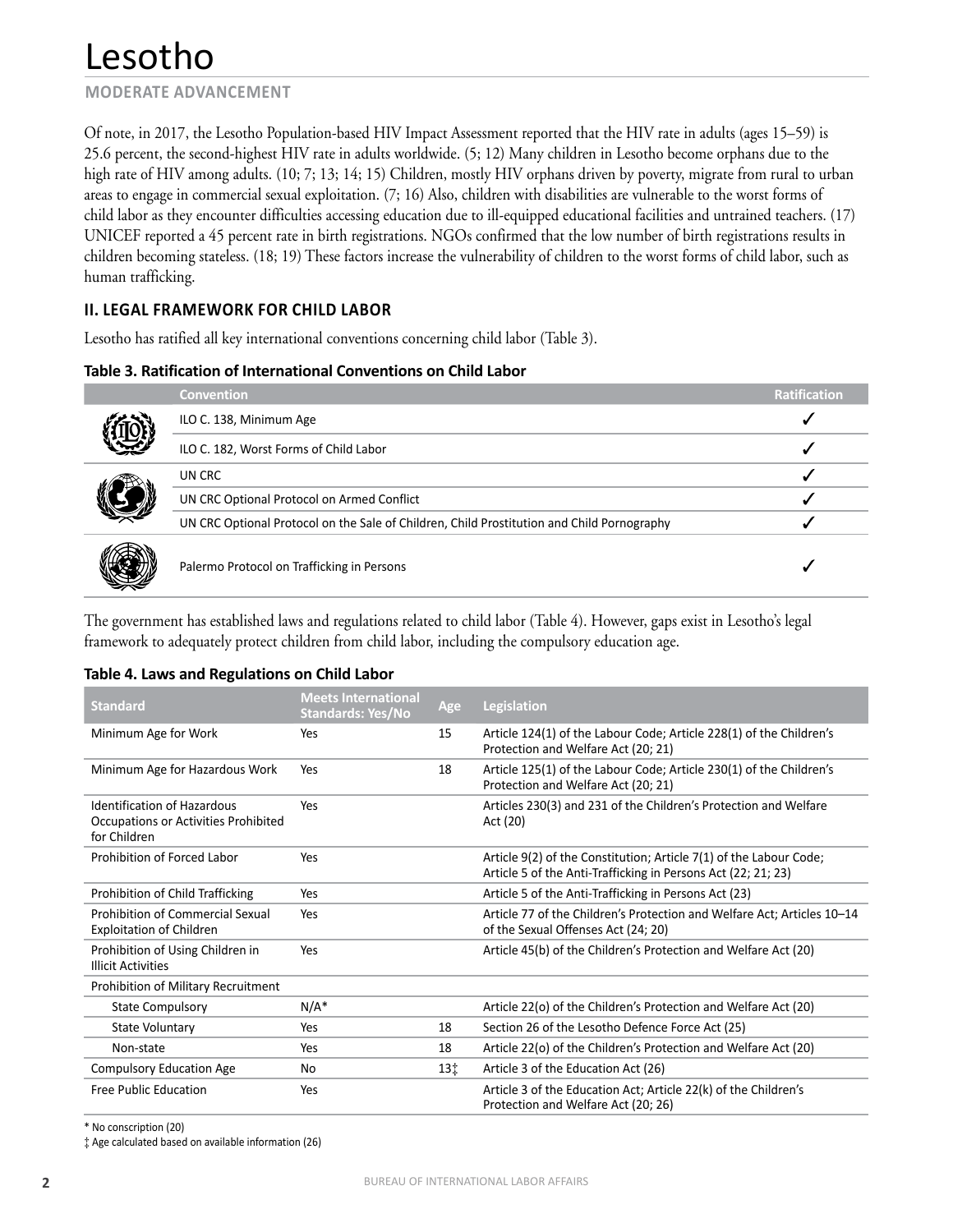Education is compulsory in Lesotho through age 13, which makes children age 14 particularly vulnerable to child labor because they are not required to be in school and have not reached the minimum age for work. (10; 21)

## **III. ENFORCEMENT OF LAWS ON CHILD LABOR**

The government has established institutional mechanisms for the enforcement of laws and regulations on child labor (Table 5). However, gaps exist within the operations of the Children's Court that may hinder adequate enforcement of their child labor laws.

## **Table 5. Agencies Responsible for Child Labor Law Enforcement**

| <b>Organization/Agency</b>                                     | <b>Role</b>                                                                                                                                                                                                                                     |
|----------------------------------------------------------------|-------------------------------------------------------------------------------------------------------------------------------------------------------------------------------------------------------------------------------------------------|
| Ministry of Labor and<br>Employment (MOLE)                     | Enforce minimum age requirements under child labor laws, including for hazardous occupations. Assess<br>compliance with child labor laws as part of general labor inspections. (27; 28)                                                         |
| National Police, Child<br>and Gender Protection<br>Unit (CGPU) | Investigate criminal child labor violations and work in conjunction with MOLE to enforce child labor laws,<br>including those related to hazardous and forced child labor, commercial sexual exploitation, and child<br>trafficking. $(27; 29)$ |
| <b>Public Prosecutor's Office</b>                              | Prosecute child labor law offenders. (27)                                                                                                                                                                                                       |
| Children's Court                                               | Enforce criminal laws related to the worst forms of child labor. (27)                                                                                                                                                                           |

### *Labor Law Enforcement*

In 2017, labor law enforcement agencies in Lesotho took actions to combat child labor (Table 6). However, gaps exist within the operations of MOLE that may hinder adequate labor law enforcement, including insufficient resource allocation.

### **Table 6. Labor Law Enforcement Efforts Related to Child Labor**

| <b>Overview of Labor Law Enforcement</b>                                           | 2016         | 2017          |
|------------------------------------------------------------------------------------|--------------|---------------|
| Labor Inspectorate Funding                                                         | Unknown (30) | Unknown (5)   |
| Number of Labor Inspectors                                                         | 32 (30)      | 34 (5)        |
| Inspectorate Authorized to Assess Penalties                                        | Yes (30)     | Yes $(5)$     |
| Training for Labor Inspectors                                                      |              |               |
| Initial Training for New Employees                                                 | No (30)      | Yes $(5)$     |
| Training on New Laws Related to Child Labor                                        | No (30)      | Yes $(5)$     |
| Refresher Courses Provided                                                         | No (30)      | Yes $(5)$     |
| Number of Labor Inspections Conducted                                              | 1,324† (31)  | $1,060$ $(5)$ |
| Number Conducted at Worksites                                                      | 1,324† (31)  | $1,060$ $(5)$ |
| Number of Child Labor Violations Found                                             | 1(30)        | 3(5)          |
| Number of Child Labor Violations for Which Penalties were Imposed                  | 0(30)        | 0(5)          |
| Number of Child Labor Penalties Imposed that were Collected                        | N/A (30)     | N/A(5)        |
| Routine Inspections Conducted                                                      | Yes (30)     | Yes $(5)$     |
| Routine Inspections Targeted                                                       | No (30)      | No (5)        |
| <b>Unannounced Inspections Permitted</b>                                           | Yes (30)     | Yes $(5)$     |
| <b>Unannounced Inspections Conducted</b>                                           | Yes (30)     | Yes $(5)$     |
| <b>Complaint Mechanism Exists</b>                                                  | Yes (30)     | Yes $(5)$     |
| Reciprocal Referral Mechanism Exists Between Labor Authorities and Social Services | Yes (30)     | Yes $(5)$     |

† Data are from April 1, 2016 to March 31, 2017.

‡ Data are from April 1, 2017 to November 1, 2017.

In 2017, the Ministry of Labor and Employment (MOLE) provided legislative recommendations to Parliamentary Counsel on how to amend the Labor Code and the Children's Welfare and Protection Act. The recommendations supported the authorization of the labor inspectorate to conduct inspections in the informal sector. (5) In 2017, MOLE, in collaboration with the Ministry of Social Development and NGOs, educated the public about child labor through 16 awareness-raising campaigns, media sessions, and school visits. (5; 9)

Reports indicate that funding is inadequate for the labor inspectorate to carry out investigations. (10; 30) Moreover, the current mandate for MOLE does not authorize labor inspections in the informal economy. (5)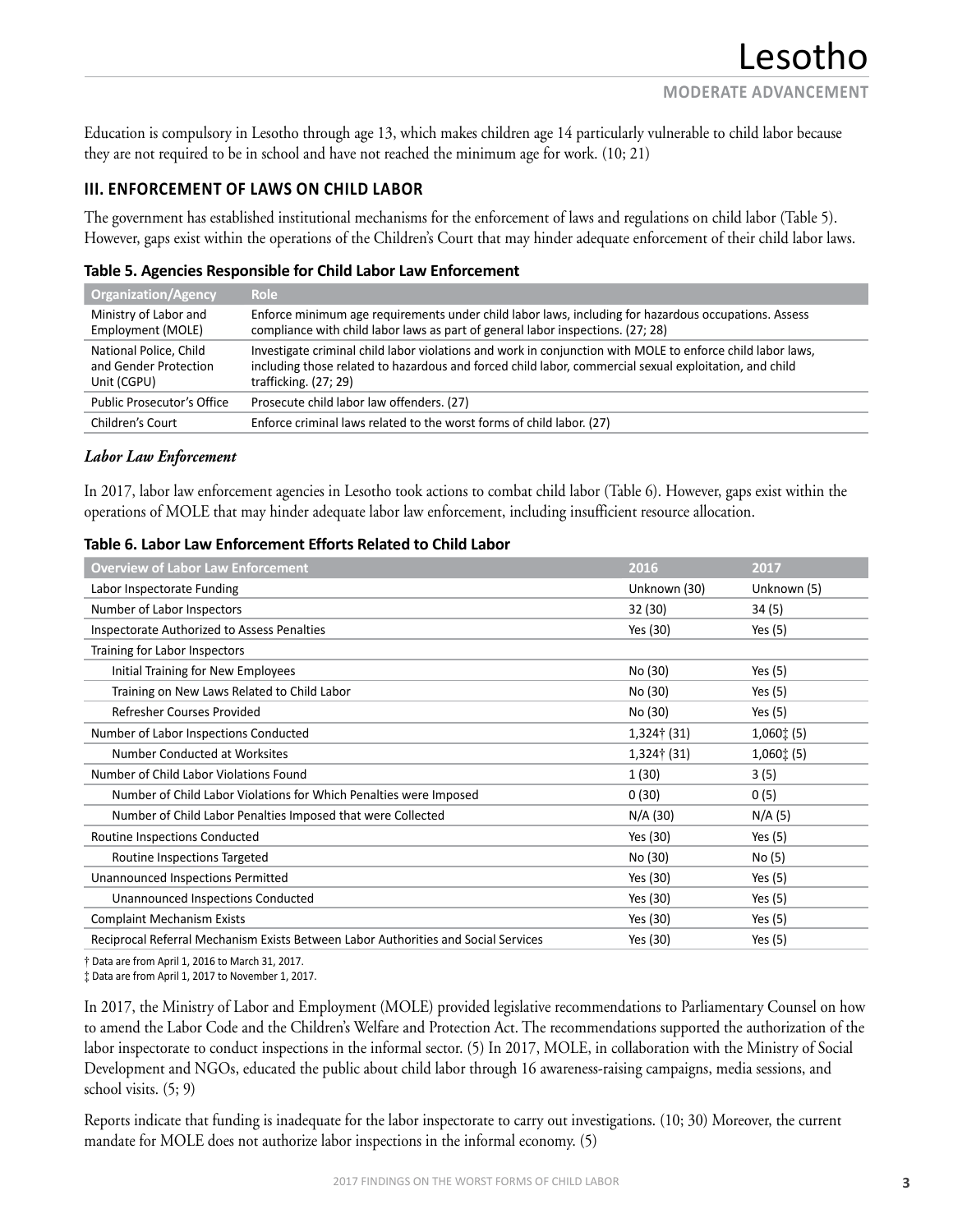**MODERATE ADVANCEMENT**

## *Criminal Law Enforcement*

In 2017, criminal law enforcement agencies in Lesotho took actions to combat child labor (Table 7). However, gaps exist within the operations of the National Police that may hinder adequate criminal law enforcement, including financial resources.

|  |  |  | Table 7. Criminal Law Enforcement Efforts Related to Child Labor |
|--|--|--|------------------------------------------------------------------|
|--|--|--|------------------------------------------------------------------|

| <b>Overview of Criminal Law Enforcement</b>                                           | 2016     | 2017      |  |
|---------------------------------------------------------------------------------------|----------|-----------|--|
| Training for Investigators                                                            |          |           |  |
| Initial Training for New Employees                                                    | Yes (30) | Yes $(5)$ |  |
| Training on New Laws Related to the Worst Forms of Child Labor                        | No (30)  | No (5)    |  |
| Refresher Courses Provided                                                            | No (30)  | No (5)    |  |
| Number of Investigations                                                              | 0(30)    | 0(5)      |  |
| Number of Violations Found                                                            | 0(30)    | 0(5)      |  |
| Number of Prosecutions Initiated                                                      | 1(30)    | 0(5)      |  |
| <b>Number of Convictions</b>                                                          | 0(30)    | 0(5)      |  |
| Reciprocal Referral Mechanism Exists Between Criminal Authorities and Social Services | Yes (30) | Yes $(5)$ |  |

Reports indicate that the National Police Child and Gender Protection Unit receives inadequate or no funding to carry out child labor investigations. (27; 10; 9)

In 2016 the government had established a special permit system with South Africa to allow Basothos to legally work in South Africa as a mechanism to curb human trafficking. In 2017, 94,951 Basothos applied for the permit and 86,501 were approved. (5) The government continued to incorporate human trafficking lessons in the primary school curriculum (Standard 7) and held crossborder awareness campaigns with South African officials on identifying and documenting potential trafficking victims. (32; 9)

## **IV. COORDINATION OF GOVERNMENT EFFORTS ON CHILD LABOR**

The government has established mechanisms to coordinate its efforts to address child labor (Table 8). However, gaps exist that hinder the capacity to coordinate efforts to address child labor, including efficacy in accomplishing mandates.

| Table 8. Key Mechanisms to Coordinate Government Efforts on Child Labor |  |
|-------------------------------------------------------------------------|--|
|-------------------------------------------------------------------------|--|

| <b>Coordinating Body</b>                                                  | <b>Role and Description</b>                                                                                                                                                                                                                                                                                                                                                                                                                                                                             |
|---------------------------------------------------------------------------|---------------------------------------------------------------------------------------------------------------------------------------------------------------------------------------------------------------------------------------------------------------------------------------------------------------------------------------------------------------------------------------------------------------------------------------------------------------------------------------------------------|
| Program Advisory Committee on<br>Child Labor (PACC)/National Task<br>Team | Implement the National Action Plan for the Elimination of Child Labor. Led by MOLE's Child Labor Unit,<br>the team includes representatives from government ministries, trade unions, NGOs, and international<br>organizations. (27; 16) In 2017, PACC did not meet. (5)                                                                                                                                                                                                                                |
| Multi-Sectoral Committee on<br><b>Combating Trafficking in Persons</b>    | Spearhead anti-trafficking in persons initiatives and approve legislation and policies to prevent<br>human trafficking. Chaired by the Commissioner of Refugees, includes government ministries, local<br>government members, and representatives from NGOs, international organizations, and faith-based<br>organizations. (33) In 2017, met two times and finalized drafting victim identification and referral<br>guidelines, which currently await the signature of MOLE's Principal Secretary. (5) |
| District Child Protection Teams                                           | Coordinate child protection matters, including child labor, at the district level. Led by the Ministry<br>of Social Development, include representatives from the government, private sector, NGOs, and<br>community support groups. (27) In 2017, Thava Tseka District Protection Team hosted three public<br>meetings to educate the public about child labor. (5; 9)                                                                                                                                 |

## **V. GOVERNMENT POLICIES ON CHILD LABOR**

The government has established policies related to child labor (Table 9). However, policy gaps exist that hinder efforts to address child labor, including implementation and mainstreaming child labor issues into relevant policies.

#### **Table 9. Key Policies Related to Child Labor**

| <b>Policy</b>            | <b>Description</b>                                                                                    |
|--------------------------|-------------------------------------------------------------------------------------------------------|
| National Action Plan for | Focuses on the development of programs to withdraw, rehabilitate, and protect children from the       |
| the Elimination of Child | worst forms of child labor. (34; 35) Research was unable to find information about the implementation |
| Labor (APEC) (2013-2017) | of this policy during 2017.                                                                           |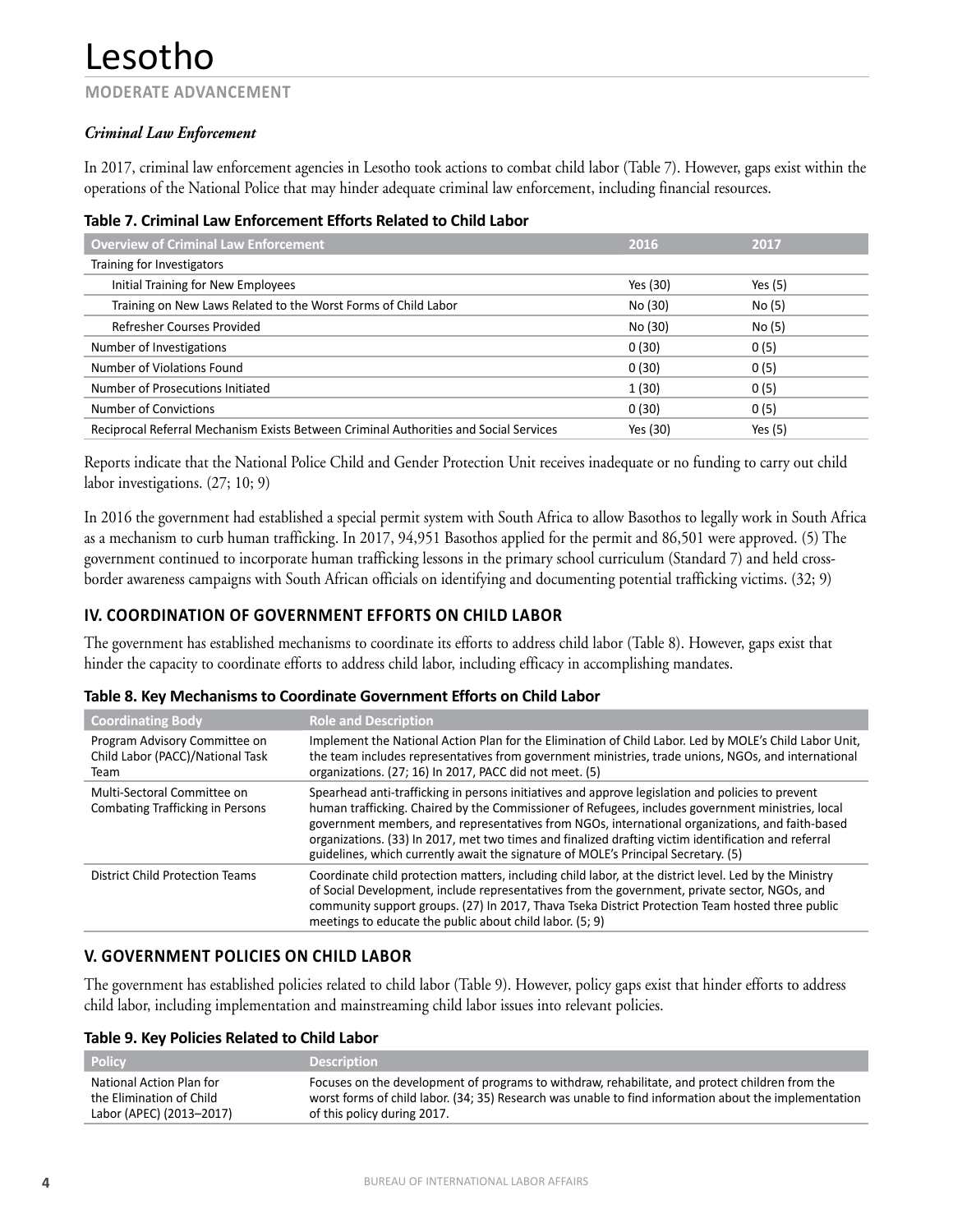## **Table 9. Key Policies Related to Child Labor (cont)**

| <b>Policy</b>                                                                                                            | <b>Description</b>                                                                                                                                                                                                                                                                                                                                                                                                    |
|--------------------------------------------------------------------------------------------------------------------------|-----------------------------------------------------------------------------------------------------------------------------------------------------------------------------------------------------------------------------------------------------------------------------------------------------------------------------------------------------------------------------------------------------------------------|
| National Anti-Trafficking in Persons<br>Strategic Framework and Action<br>Plan (2013-2017)                               | Supports the national and international obligations and commitments regarding human trafficking,<br>in support of the vision to eliminate all forms of trafficking in persons in Lesotho. Provides for victim<br>protection, successful arrests and prosecutions of offenders, and concrete preventive measures. (34)<br>Research was unable to find information about the implementation of this policy during 2017. |
| National Strategic Plan on Vulnerable<br>Children (2012-2017)                                                            | Safeguards the rights of orphans and vulnerable children to an education, promotes access to<br>apprenticeships and vocational and life skills programs for orphans and vulnerable children, and<br>implements child labor prevention programs. (36; 37) Research was unable to find information about<br>the implementation of this policy during 2017.                                                              |
| Lesotho United Nations Development<br>Assistance Framework (2013-2017)                                                   | Includes actions to build the capacity of the government, social partners, and civil society to<br>eliminate child labor. Promotes education for children, supports youth employment, and builds the<br>government's capacity to provide social welfare services to vulnerable children. (38) Research was<br>unable to find information about the implementation of this policy during 2017.                         |
| Kingdom of Lesotho: Poverty<br>Reduction Strategy Paper-<br>National Strategic Development<br>Plan (2012/2013-2016/2017) | Identifies child protection services (CGPU, social welfare, health, and the justice system) and their<br>capacity to respond adequately to cases of violence, abuse, and exploitation of children, including<br>child labor. Outlines prevention measures. (39) Research was unable to find information about the<br>implementation of this policy during 2017.                                                       |

Although the government released a draft labor policy that proposed harmonizing existing legislation with international labor standards regarding child labor, the Cabinet has yet to approve the policy. (5) government agencies disseminated information about child labor and human trafficking; however, research found no information that meaningful steps were taken by the government to implement the National Action Plan for the Elimination of Child Labor. (40) The government has not included child labor elimination and prevention strategies into existing policies such as the Education Sector Strategic Plan. (41)

The government at the 2017 IV Global Conference on the Sustained Eradication of Child Labor pledged to use evidence-based research to inform policy to address decent work in the informal sector. (42)

## **VI. SOCIAL PROGRAMS TO ADDRESS CHILD LABOR**

In 2017, the government funded and participated in programs that include the goal of eliminating or preventing child labor (Table 10). However, gaps exist in these social programs, including the adequacy of programs to fully address the scope of the problem.

| Program                                                                       | <b>Description</b>                                                                                                                                                                                                                                                                                                                                                                                                                                                   |
|-------------------------------------------------------------------------------|----------------------------------------------------------------------------------------------------------------------------------------------------------------------------------------------------------------------------------------------------------------------------------------------------------------------------------------------------------------------------------------------------------------------------------------------------------------------|
| <b>ILO Decent Work Country</b><br>Program (2012-2017)                         | ILO-funded program supported by MOLE that includes objectives on creating youth employment<br>as a poverty-reduction strategy, establishing social protection coverage for citizens, and facilitating<br>social dialog among employers and workers. (7) In 2017, in collaboration with MOLE, conducted a<br>study on the rural economy and held a workshop for government officials about the importance of<br>transitioning from an informal to formal economy. (5) |
| Orphans and Vulnerable<br>Children (OVC) Scholarships<br>Program <sup>+</sup> | Government program that pays for tuition, uniforms, supplies, and boarding fees for 21,304 OVCs. (5)                                                                                                                                                                                                                                                                                                                                                                 |

#### **Table 10. Key Social Programs to Address Child Labor‡**

† Program is funded by the Government of Lesotho.

‡ The government had other social programs that may have included the goal of eliminating or preventing child labor. (34)

Lesotho participated in the Regional Inter-Agency Standing Committee (RIASCO) Action Plan for Southern Africa (December 2016 through April 2017), which resulted in 15 schools (3,750 students) receiving access to clean water and toilets through the installation of new systems or the rehabilitation of existing systems. (43)

While Lesotho has programs that target child labor, the scope of these programs is insufficient to fully address the extent of the problem, especially concerning child labor in cattle herding and commercial sexual exploitation of children.

## **VII. SUGGESTED GOVERNMENT ACTIONS TO ELIMINATE CHILD LABOR**

Based on the reporting above, suggested actions are identified that would advance the elimination of child labor in Lesotho (Table 11).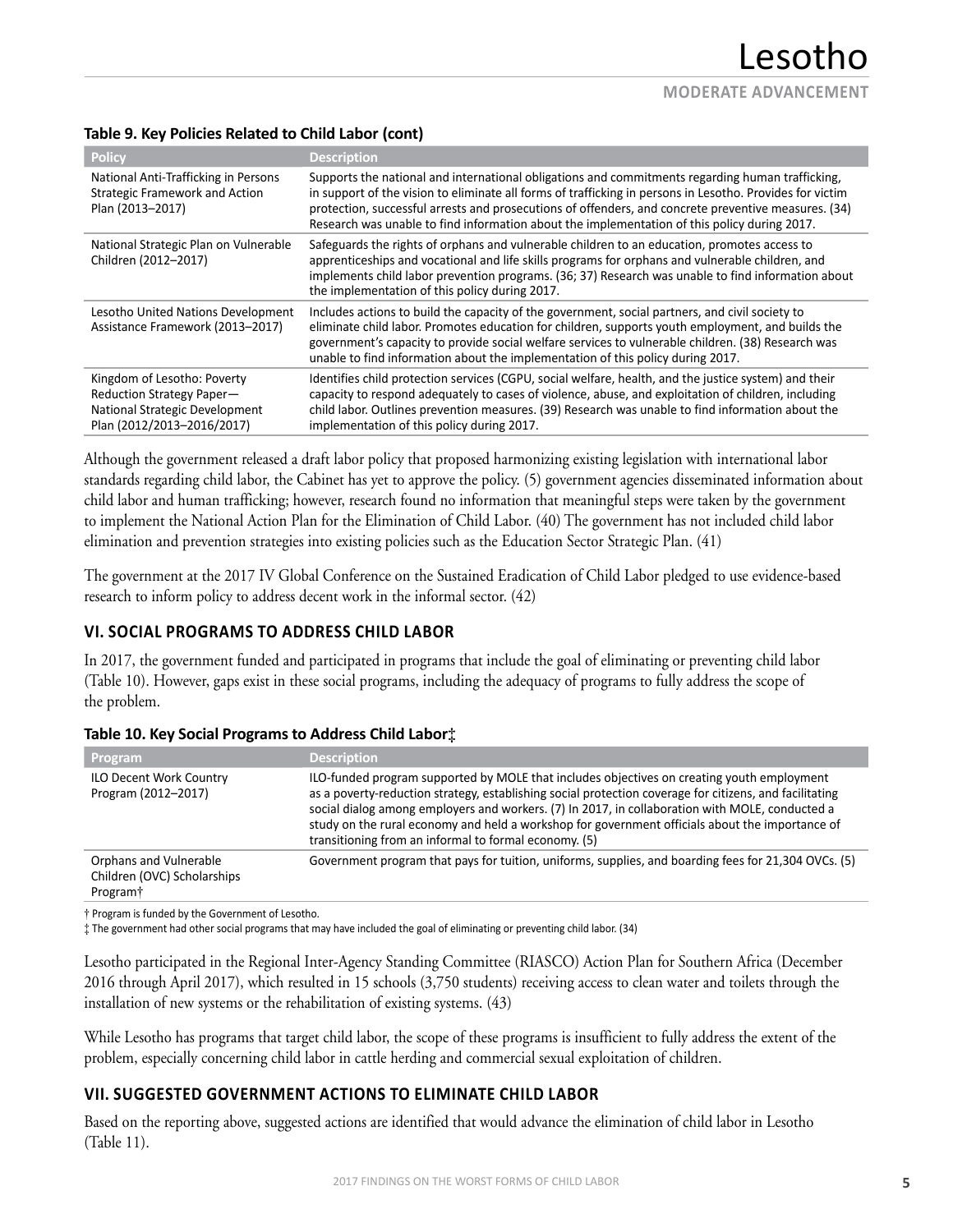#### **MODERATE ADVANCEMENT**

#### **Table 11. Suggested Government Actions to Eliminate Child Labor**

| Area                       | <b>Suggested Action</b>                                                                                                                   | Year(s) Suggested |
|----------------------------|-------------------------------------------------------------------------------------------------------------------------------------------|-------------------|
| Legal Framework            | Establish 15 as the age up to which education is compulsory to match the minimum age<br>for full-time work.                               | $2010 - 2017$     |
| Enforcement                | Publish enforcement data such as the labor inspectorate's funding.                                                                        | 2017              |
|                            | Provide adequate funding and training for labor inspectors and criminal investigators to<br>address the worst forms of child labor.       | $2009 - 2017$     |
|                            | Ensure labor inspections are targeted and conducted in all relevant sectors, including<br>the informal sector.                            | $2014 - 2017$     |
| Coordination               | Ensure that the Program Advisory Committee on Child Labor meets regularly to work<br>on child labor issues per its mandate.               | 2017              |
| <b>Government Policies</b> | Implement the National Action Plan for the Elimination of Child Labor and other<br>policies related to child labor.                       | $2016 - 2017$     |
|                            | Integrate child labor elimination and prevention strategies into existing youth policies,<br>such as the Education Sector Strategic Plan. | $2012 - 2017$     |
|                            | Publish information about the implementation of child labor-related polices.                                                              | 2017              |
| Social Programs            | Institute programs that address push factors that promote child labor, including the<br>high HIV rate in adults.                          | 2017              |
|                            | Increase birth registrations of children to reduce their vulnerability to the worst forms<br>of child labor.                              | 2017              |
|                            | Expand existing programs to address the scope of the child labor problem.                                                                 | $2015 - 2017$     |

#### **REFERENCES**

- 1. **U.S. Department of State.** Trafficking in Persons Report- 2016: Lesotho. Washington, DC. June 30, 2016. http://www.state.gov/j/tip/rls/tiprpt/index.htm.
- 2. **U.S. Embassy- Maseru.** Reporting, January 3, 2017.
- 3. **UNESCO Institute for Statistics.** Gross intake ratio to the last grade of primary education, both sexes (%). Accessed March 3, 2018. http://data.uis.unesco.org/. For more information, please see "Children's Work and Education Statistics: Sources and Definitions" in the Reference Materials section of this report.
- 4. **UCW.** Analysis of Child Economic Activity and School Attendance Statistics From National Household or Child Labor Surveys. Original data from Multiple Indicator Cluster Survey 2, 2000. Analysis received January 12, 2018. Please see "Children's Work and Education Statistics: Sources and Definitions" in the Reference Materials section of this report.
- 5. **U.S. Embassy- Maseru.** Reporting, January 8, 2018.
- 6. **U.S. Department of State.** Trafficking in Persons Report- 2017: Lesotho. Washington, DC. June 27, 2017. https://www.state.gov/j/tip/rls/tiprpt/ countries/2017/271226.htm.
- 7. **Government of Lesotho and ILO.** Lesotho Decent Work Country Programme, Phase II: 2012 to 2017. Maseru. 2013. http://www.ilo.org/public/english/bureau/ program/dwcp/download/lesotho.pdf.
- 8. **U.S. Department of State official.** E-mail communication to USDOL official. May 20, 2014.
- 9. **U.S. Embassy- Maseru.** Reporting, May 3, 2018.
- 10. —. Reporting, January 15, 2016.
- 11. **ILO Committee of Experts.** Individual Direct Request concerning Worst Forms of Child Labor Convention, 1999 (No. 182) Lesotho (ratification 2001) Published: 2014. Accessed January 27, 2016. http://www.ilo.org/dyn/normlex/ en/f?p=1000:13100:0::NO:13100:P13100\_COMMENT\_ID:3112797:NO.
- 12. **UNICEF.** Agents of change: Children in Lesotho bring improved sanitation from classrooms to communities. September 27, 2017. https://www.unicef.org/ infobycountry/lesotho\_100943.html.
- 13. **Joint United Nations Programme on HIV/AIDS (UNAIDS).** UNAIDS Report on the Global AIDS Epidemic: 2013. 2013. http://www.unaids.org/en/media/ unaids/contentassets/documents/epidemiology/2013/gr2013/UNAIDS\_Global\_ Report\_2013\_en.pdf.
- 14. **UNICEF.** Eastern and Southern Africa, HIV and AIDS Overview. Accessed February 17, 2017. http://www.unicef.org/esaro/5482\_HIV\_AIDS.html.
- 15. **UNDP.** Lesotho National Human Development Report. Geneva. November 2015. http://hdr.undp.org/sites/default/files/final\_lesotho\_high\_res\_single\_pages. pdf.
- 16. **U.S. Embassy- Maseru.** Reporting, February 5, 2013.
- 17. **Lesotho National Federation of Organisations of the Disabled.** Disability in Lesotho. 2016. http://www.lnfod.org.ls/disability-in-lesotho.html.
- 18. **Citizenship Rights in Africa Initiative, Institute on Statelessness and Inclusion, and Lawyers for Human Rights.** Civil Society Submission on the right of every child to acquire a nationality under Article 7 CRC. July 1, 2017. [Source on file].
- 19. **UNICEF.** UNICEF Data: Monitoring the Situation. Accessed May 31, 2018. https://data.unicef.org/country/lso/.
- 20. **Government of Lesotho.** Children's Protection and Welfare Act. Enacted: 2011. http://jafbase.fr/docAfrique/Lesotho/children%20act%20lesotho.pdf.
- 21. —. Labour Code Order, 1992, No. 24 of 1992. Enacted: 1992. http://www.ilo. org/dyn/natlex/docs/WEBTEXT/31536/64865/E92LSO01.htm.
- 22. —. The Constitution of Lesotho. Enacted: 1993. http://library2.parliament.go.th/ giventake/content\_cons/lesotho.pdf.
- 23. —. Anti-Trafficking in Persons Act, 2011. Enacted: January 11, 2011. https:// www.unodc.org/res/cld/document/anti-trafficking-in-persons-act--2011\_html/ Lesotho\_TIP\_Act\_2011.pdf.
- 24. —. Sexual Offenses Act, 2003. Enacted: April 22, 2003. https://www.lesotholii. org/ls/legislation/num-act/2003/3.
- 25. —. Lesotho Defence Force Act 1996. Enacted: 1996. http://www.lesotholii.org/ files/lesotho\_defence\_force\_act\_1996.pdf.
- 26. —. Education Act, 2010. Enacted: March 15, 2010. http://www.lesotholii.org/ files/education\_act\_2010.pdf.
- 27. **U.S. Embassy- Maseru.** Reporting, January 7, 2014.
- 28. **Government of Lesotho.** Ministry of Labour and Employment Mission Statement. 2010. http://www.gov.ls/gov\_webportal/ministries/labour%20and%20 employment/labour.html.
- 29. **UN Women.** National Police, Child and Gender Protection Unit (CGPU) Description. 2002. http://evaw-global-database.unwomen.org/en/countries/africa/ lesotho/2002/child-and-gender-protection-unit.
- 30. **U.S. Embassy- Maseru.** Reporting, January 13, 2017.
- 31. **U.S. Embassy- Maseru official.** E-mail communication to USDOL official. July 12, 2017.